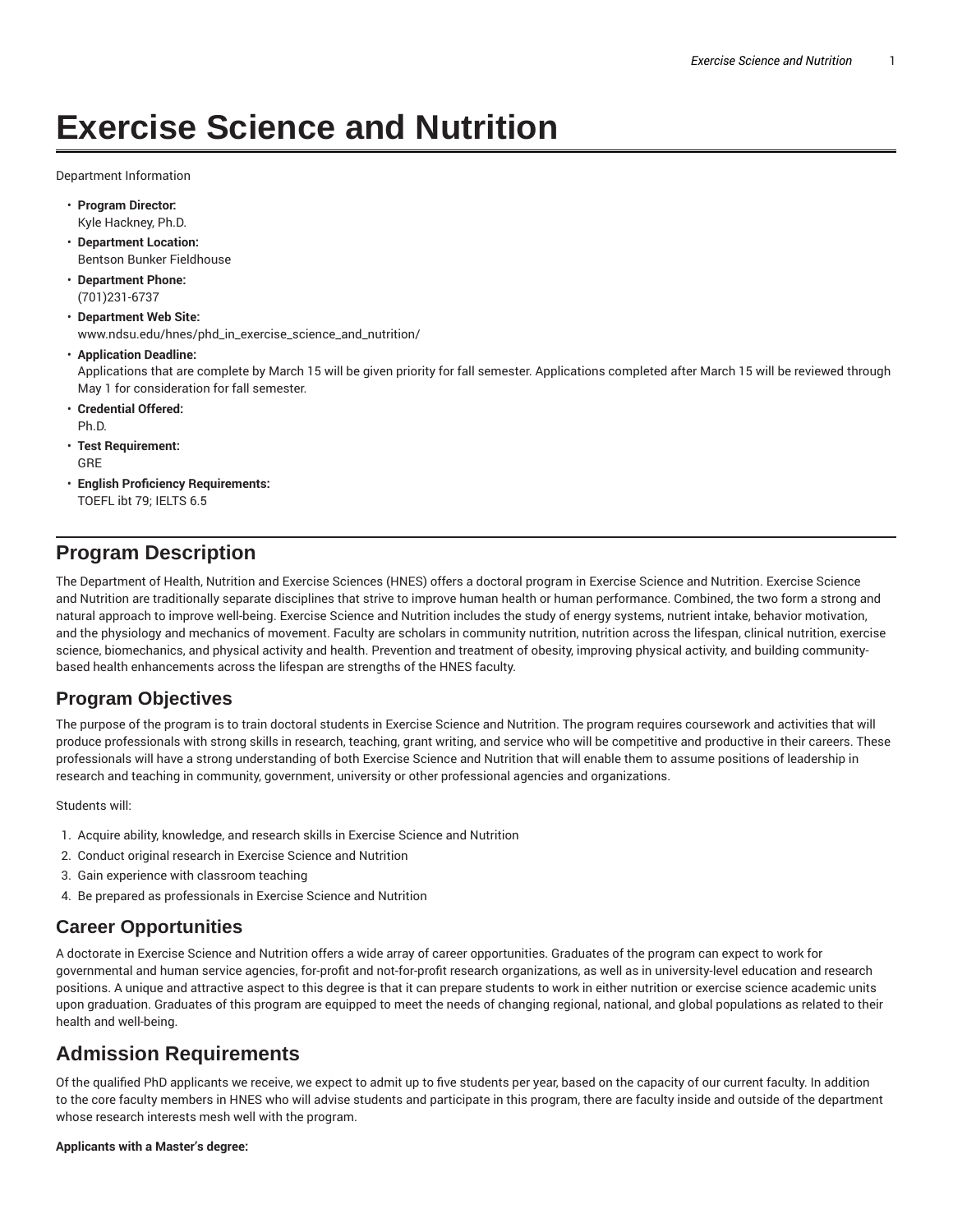#### 2 *Exercise Science and Nutrition*

- Completion of a Master's degree from an accredited university in a field closely related to Nutrition, Health, Dietetics, Kinesiology, or Exercise Science.
- Cumulative graduate GPA of 3.00 or higher.
- GRE exam scores in the upper 50th percentile for the Verbal, Quantitative, and Writing portions are given priority admission.
- At least one graduate course in statistics and one course in research methods, with grades of B or higher in each.
- A completed thesis or research paper.
- Agreement to be advised by current HNES graduate faculty member.

#### **Applicants without an earned Master's degree:**

- Completion of a Bachelor's degree from an accredited university in a field closely related to Nutrition, Health, Dietetics, Kinesiology, or Exercise Science.
- Cumulative undergraduate GPA of 3.0 or higher.
- GRE exam scores in the upper 50th percentile for the Verbal, Quantitative, and Writing portions are given priority admission.
- At least one statistics course or research methods course with grades of B or higher.
- Agreement to be advised by current HNES graduate faculty member.

## **Financial Assistance**

Graduate Assistantships are available for up to 20 hours a week based on faculty need and available funding. Assistantships are renewable on a yearly basis dependent upon student performance. Assistantship awards also include full tuition remission regardless of residency. Students are typically provided shared offices, computers, and access to printers, and support staff. Assistantships typically begin the week before fall semester classes and continue through finals week of spring semester. Summer is not included in most assistantship awards.

### **Code Title Credits Research Core** 12 STAT 725 Applied Statistics 9 additional credits in statistics and research methodology **Recommended HNES Core** 9 HNES 713 Graduate Exercise Physiology HNES 726 Nutrition in Wellness HNES 777 Scholarly Writing and Presenting in HNES **Electives (up to 6 credits outside of HNES)** 18 HNES 727 Physical Activity Epidemiology HNES 652 Nutrition, Health and Aging HNES 703 Graduate Biomechanics of Sport and Exercise HNES 704 Psychological Foundation of Sport & Physical Activity HNES 710 **Introduction to Research Design and Methods in HNES** HNES 721 Health Promotion Programming HNES 724 Nutrition Education HNES 735 Nutrition and Human Performance HNES 743 Obesity Across the Lifespan HNES 754 Assessment in Nutrition and Exercise Science HNES 760 Skeletal Muscle Physiology HNES 761 **Physiological and Fitness Assessment in Exercise Science** HNES 762 Exercise Endocrinology HNES 790 Graduate Seminar HNES 791 Temporary/Trial Topics **Research Practicum (minimum of 3 credits)** 3-6 HNES 894 Practicum/Internship **Teaching Experience (minimum of 3 credits)** 3-6 HNES 892 Graduate Teaching Experience **Dissertation (must encompass at least two seperate semesters)** 15

## **Students Entering with a Master's Degree**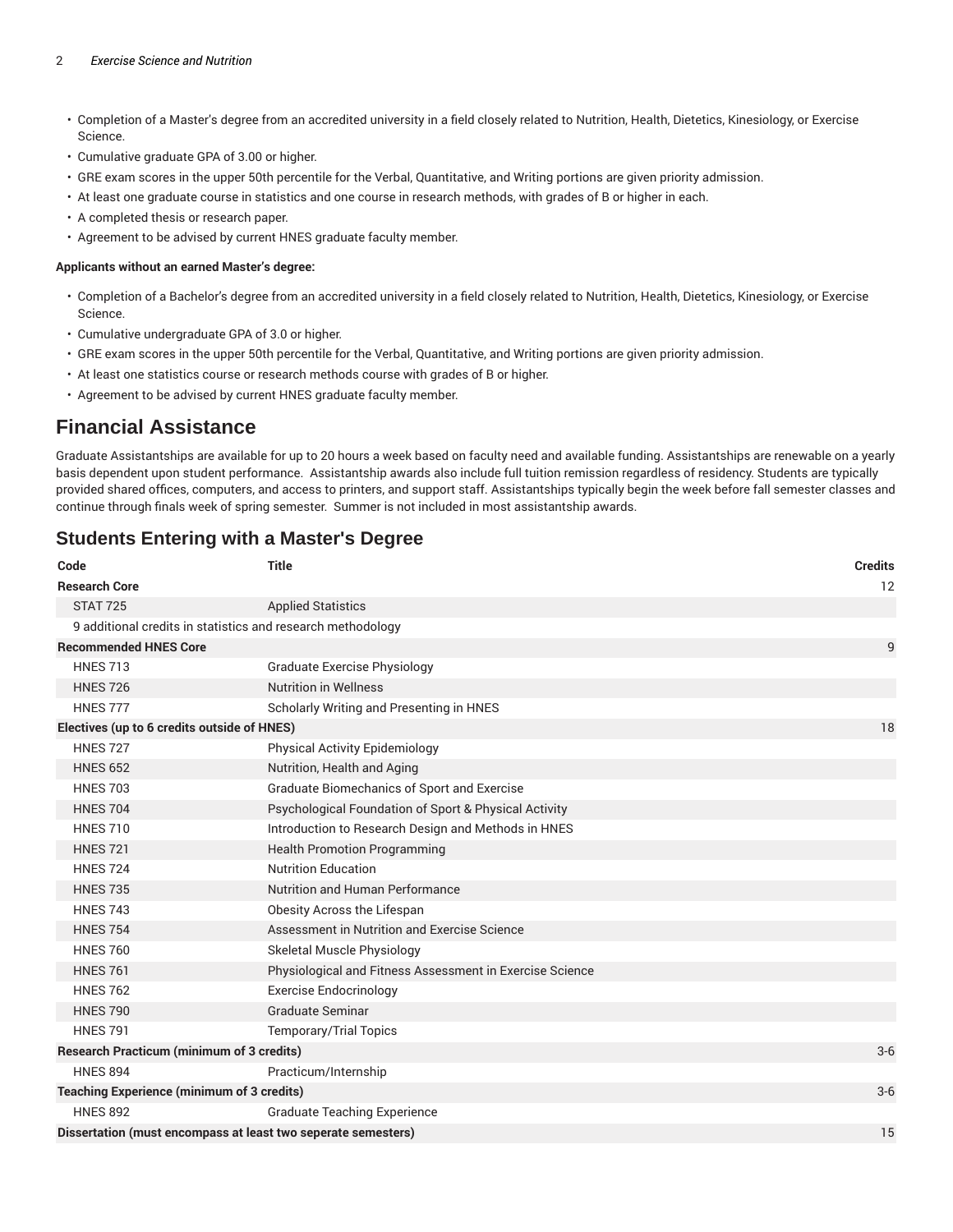HNES 899 Doctoral Dissertation **Total Credits (minimum)** 60

**Students Entering with a Bachelor's Degree** 

| Code                                                         | <b>Title</b>                                             | <b>Credits</b> |
|--------------------------------------------------------------|----------------------------------------------------------|----------------|
| <b>Research Core</b>                                         |                                                          | 21             |
| <b>STAT 725</b>                                              | <b>Applied Statistics</b>                                |                |
| <b>HNES 710</b>                                              | Introduction to Research Design and Methods in HNES      |                |
| 12 additional credits in statistics and research methodology |                                                          |                |
| <b>Recommended HNES Core</b>                                 |                                                          | 9              |
| <b>HNES 713</b>                                              | <b>Graduate Exercise Physiology</b>                      |                |
| <b>HNES 726</b>                                              | <b>Nutrition in Wellness</b>                             |                |
| <b>HNES 777</b>                                              | Scholarly Writing and Presenting in HNES                 |                |
| Electives (up to 6 credits outside of HNES)                  |                                                          | 33             |
| <b>HNES 727</b>                                              | <b>Physical Activity Epidemiology</b>                    |                |
| <b>HNES 652</b>                                              | Nutrition, Health and Aging                              |                |
| <b>HNES 735</b>                                              | Nutrition and Human Performance                          |                |
| <b>HNES 703</b>                                              | <b>Graduate Biomechanics of Sport and Exercise</b>       |                |
| <b>HNES 704</b>                                              | Psychological Foundation of Sport & Physical Activity    |                |
| <b>HNES 721</b>                                              | <b>Health Promotion Programming</b>                      |                |
| <b>HNES 724</b>                                              | <b>Nutrition Education</b>                               |                |
| <b>HNES 743</b>                                              | Obesity Across the Lifespan                              |                |
| <b>HNES 754</b>                                              | Assessment in Nutrition and Exercise Science             |                |
| <b>HNES 760</b>                                              | Skeletal Muscle Physiology                               |                |
| <b>HNES 761</b>                                              | Physiological and Fitness Assessment in Exercise Science |                |
| <b>HNES 762</b>                                              | <b>Exercise Endocrinology</b>                            |                |
| <b>HNES 790</b>                                              | <b>Graduate Seminar</b>                                  |                |
| <b>HNES 791</b>                                              | <b>Temporary/Trial Topics</b>                            |                |
| <b>Research Practicum (9-12 credits)</b>                     |                                                          | $9 - 12$       |
| <b>HNES 894</b>                                              | Practicum/Internship                                     |                |
| <b>Teaching Experience (3-6 credits)</b>                     |                                                          | $3-6$          |
| <b>HNES 892</b>                                              | <b>Graduate Teaching Experience</b>                      |                |
| Dissertation (must encompass at least two semesters)         |                                                          | 15             |
| <b>HNES 899</b>                                              | <b>Doctoral Dissertation</b>                             |                |
| <b>Total Credits (minimum)</b>                               |                                                          | 90             |

#### **Ardith Brunt, Ph.D.**

Iowa State University, 1999 Research Interests: Nutrition, Gerontology

#### **Bryan Christensen, Ph.D.**

University of Kansas, 2000 Research Interests: Biomechanics, Sports Psychology, Strength and Conditioning

#### **Shannon David, Ph.D.**

Ohio University, 2013 Research Interests: Patient Clinician Relationship, Quantification of Intervention Outcomes

**Joe Deutsch, Ph.D.** North Dakota State University, 2007 Research Interests: Physical Education Teacher Education, Coaching

**Kara Gange, Ph.D.** North Dakota State University, 2010 Research Interests: Therapeutic Modalities, Diagnostic Ultrasound